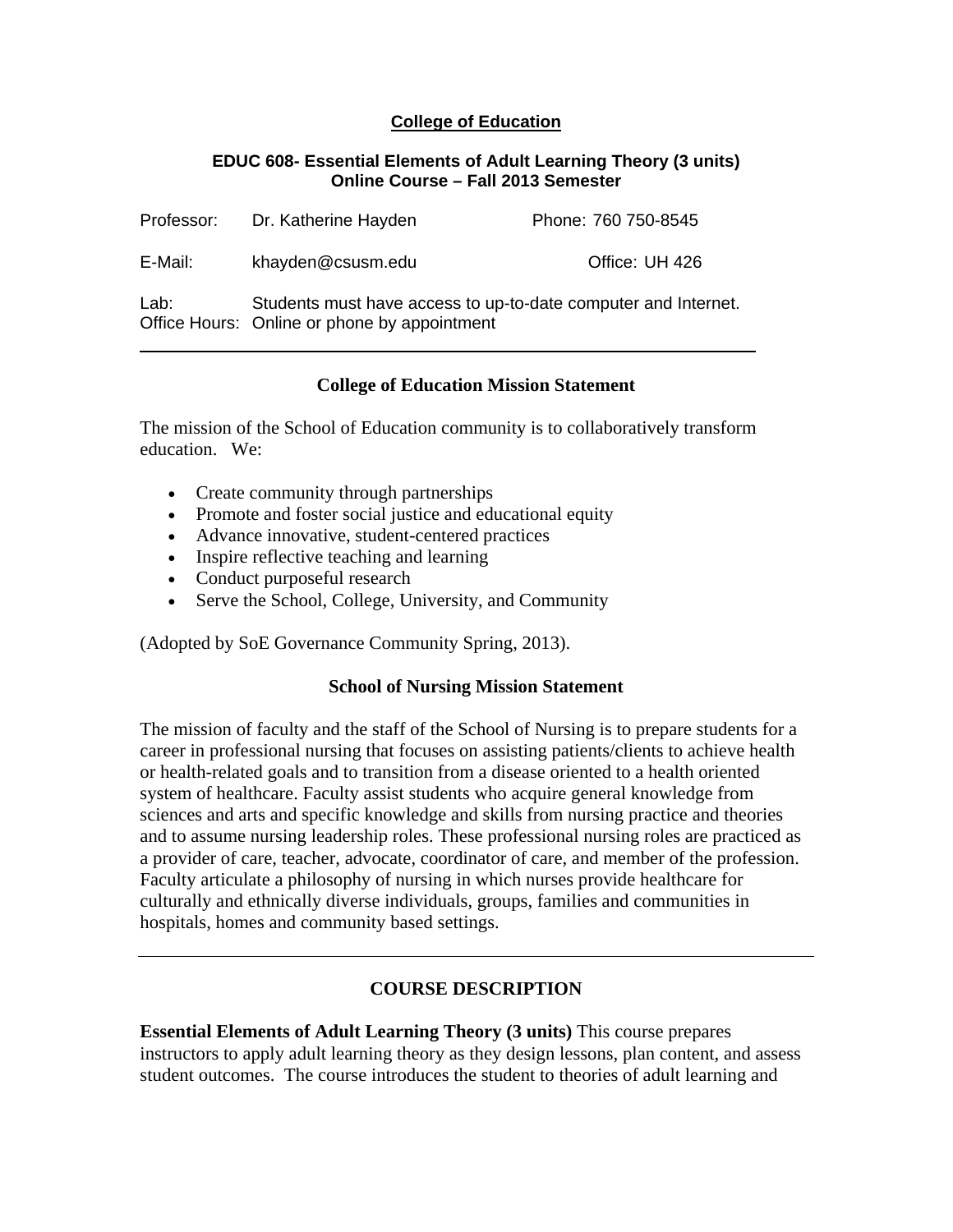motivation, use of evidence based assessment, and characteristics of effective instruction in hybrid or online learning environments.

## **Required Texts and Materials:**

 *Definitive Classic in Adult Education and Human Resource Development.* Knowles, S.N., Swanson, R.A., and Holton, E.F. (2005) *The Adult Learner: The*  Sixth Edition. Elsevier Science & Technology Books

Smith, R.M. (2008). Conquering the Content: A step-by-step guide to online course design. Jossey-Bass.

Optional: Keating, S.B. (2006) *Curriculum Development and Evaluation in Nursing.*  Lippincott, Williams & Wilkins.

Email Account – You are provided a campus email account automatically after you are registered for the semester. The log in is the same as Cougar Courses.

Computer Access –you must have a computer available throughout the course with ability to access online audio clips and videos.

You must use **Firefox** as your Web Browser and Adobe Acrobat Reader for viewing PDF file (both are free). You must also have Microsoft Office software suite including Word, Excel and PowerPoint. The following page provides plug in information: http://courses.csusm.edu/studemo/tutorials/tips\_tricks/plugins.htm

### **Expected learning outcomes:**

- 1. Understand the nature and use of curriculum.
- 2. Apply adult learning and motivation theory in the construction and delivery of lessons.
- 3. Use a variety of teaching strategies appropriate to learner needs and that target desired instructional outcomes, content, and context.
- 4. Use evidence based assessment to determine if learner outcomes have been met.
- 5. Recognize and accommodate multicultural, gender, and experiential influences on teaching and learning.
- 6. Exhibit skilled oral and written communication.
- 7. Demonstrate knowledge of curriculum design/development, evaluation of program outcomes and continuous program improvement processes.
- 8. Demonstrate characteristics of effective teaching.

### **SOE Attendance Policy**

Due to the dynamic and interactive nature of courses in the School of Education, all students are expected to attend all classes and participate actively. At a minimum,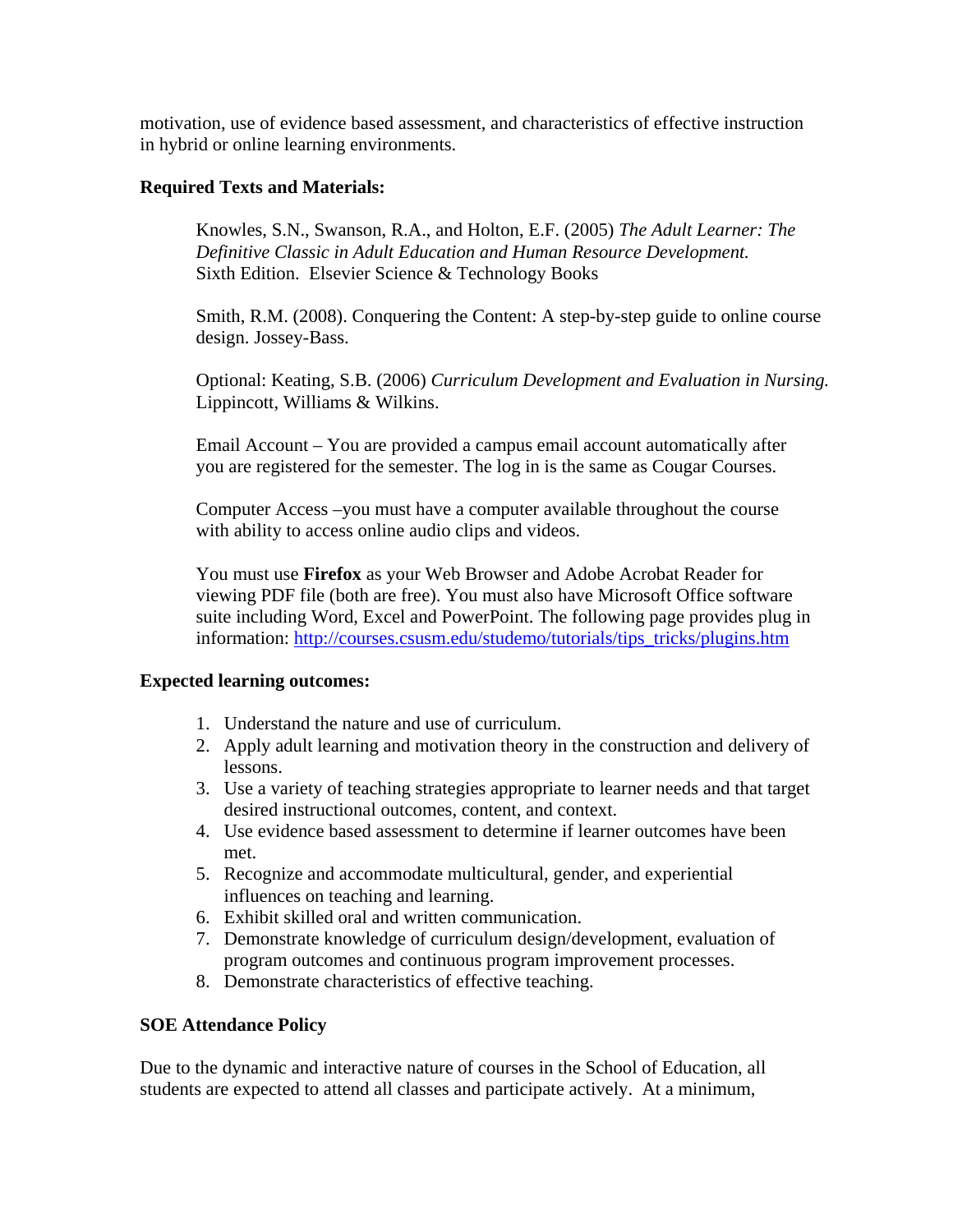students must attend more than 80% of class time, or s/he may not receive a passing grade for the course at the discretion of the instructor. Individual instructors may adopt more stringent attendance requirements. Should the student have extenuating circumstances, s/he should contact the instructor as soon as possible.

In this online course, It is expected that all students will have an active presence in the online community, or you cannot receive a grade of A or A-; if you are inactive for one week or more, you cannot receive a grade of  $B+$  or B. If you have extenuating circumstances, you should contact the instructor as soon as possible. Organize each week so that you **visit the Cougar Course (CC) shell every 2-3 days.** This will provide you the opportunity to stay in touch with the module assignments and discussions. You will need to use an up-to-date computer and operating system that has the ability and speed to use **Cougar Courses** and participate in activities, as well as play sound files and movie clips. **It is your responsibility to check these capabilities out as soon as you begin the course** and have a plan for completing and accessing these resources regularly. Note that assignment documents must be completed in Microsoft Office (Word, PowerPoint and/or Excel). *Modules begin on Tuesday each week and end on Monday the following week except when there is a holiday. Initial posts for each module are due on Friday after the module start date to allow for responses prior to the end of the course week (Monday).* 

## **Environment Conducive to Academic Success**

In order to provide an environment conducive to the academic success of all students, CSUSM has a formal policy regarding harassment. The policy states that conduct considered to be harassing in nature "has the purpose or effect of having a negative impact upon the individual's work performance or of creating an intimidating, hostile or offensive work or educational environment. Under most circumstances, harassment refers to the type of conduct that is pervasive, repetitive, and that is sufficiently severe to alter the conditions of an employee's employment or a student's education or employment. It also may refer to a single incident that is sufficiently outrageous or harmful, in and of itself, that it substantially alters the conditions of an employee's employment or interferes with that individual's ability to perform job related responsibilities.

### **CSUSM College of Education Expectations and Accommodation Services**

### **Students with Disabilities Requiring Reasonable Accommodations:**

Students are approved for services through the Disabled Student Services Office (DSS). This office is located in Craven Hall 5205, and can be contacted by phone at (760) 750- 4905, or TTY (760) 750-4909. Students authorized by DSS to receive reasonable accommodations should meet with their instructor.

### **Plagiarism and Cheating**

All work submitted for this course should reflect students' efforts. When relying on supporting documents authored by others, cite them clearly and completely using American Psychological Association (APA) manual,  $6<sup>th</sup>$  edition. Failure to do so may result in failure of the course. Please be sure to read and understand the university policy on plagiarism and cheating, as it will be strictly enforced. Academic dishonestly will not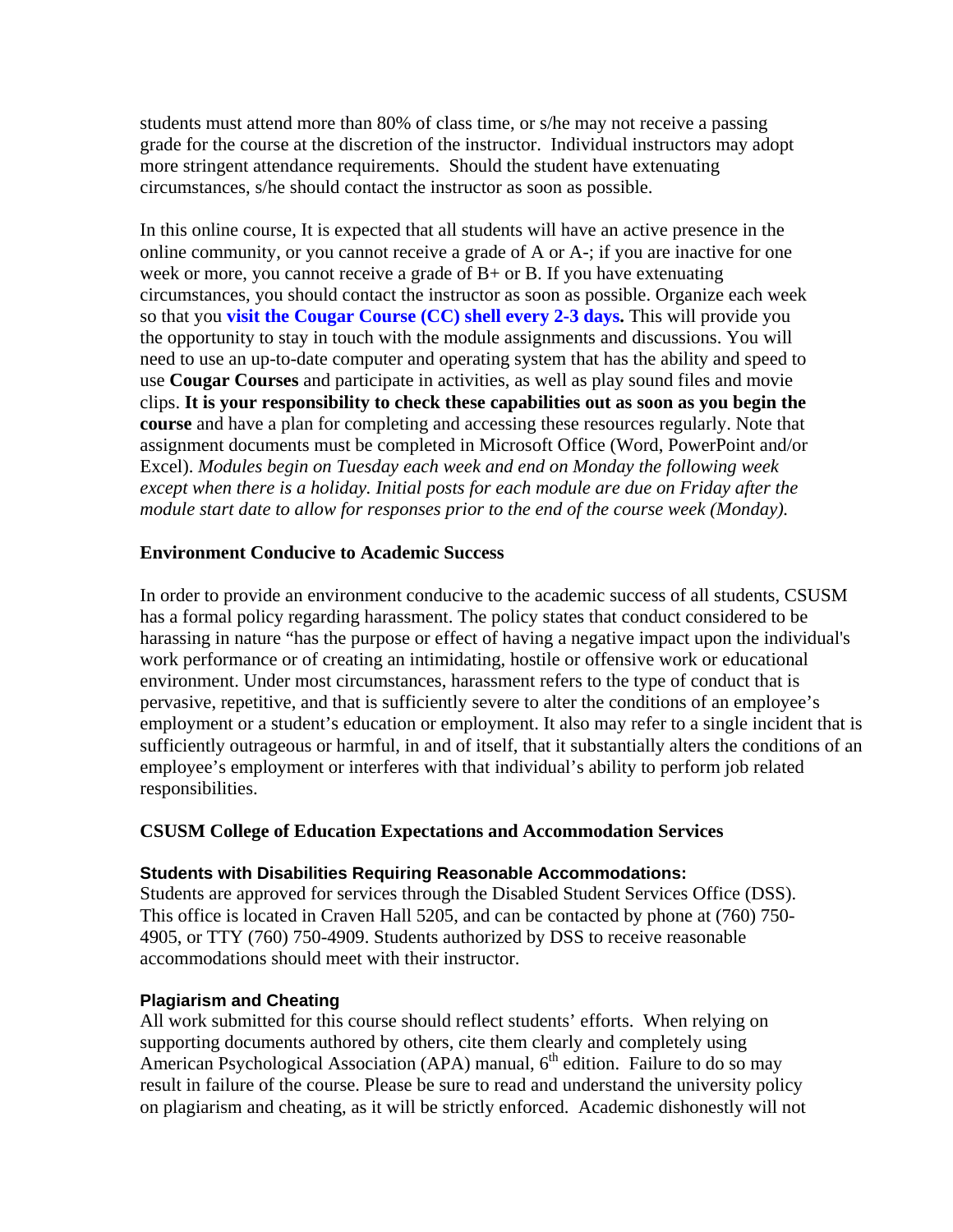be tolerated and will result in a failing grade for this course and will be reported to the University. APA online resources:

• CSUSM Library: http://lib2.csusm.edu/subject-guide/55-APA-Style-Help?tab=332

## **Grading Policy**

IT is expected that all required work will be submitted on time, and that students will proofread and edit their assignments prior to submission. Students will ensure that all text is error-free (grammar, spelling), and ideas are logically and concisely presented. Each assignment grade will be negatively affected as a result of proof reading oversight. Each written assignment will be graded approximately 80% on content and context (detail, logic, synthesis of information, depth of analysis, etc.), and 20% on mechanics (grammar, syntax, spelling, format, uniformity of citation, etc.). All citations, where appropriate, will use American Psychological Association (APA) format. Consult American Psychological Association (APA) Manual,  $6<sup>th</sup>$  edition for citation guidance.

### **Late Assignments:**

Assignments are due by midnight on the date specified. Late assignments will receive a penalty of 5% per day. When submitting assignments, it is expected that students will allow time in case there are technical difficulties. For example, students should not be uploading assignments a few minutes before the deadline, but rather submit a few hours before the deadline in case there are technical difficulties with the server, or Internet connection. Students must submit all assignments at an acceptable level to pass the course.

### **Discussion Forum Postings (Value Added Model)**

When replying to a posting in the discussion area (or through a Web Blog) by another student, instructor, or guest, you must **refer to the person by name and refer to their comments** within your posting (ex: Hi Dr. Hayden). **To Add Value**, your response must do one of the following: **give an example** of what the prior post described; **provide a different perspective** of the topic posted; OR **expand upon the idea** posted in the message by including more detail and depth. Be sure the post includes reference to the part of the original posting that relates to your comments. The instructor will provide feedback in the first few modules to support understanding of these concepts. Peers will also be asked to review how others conform to this aspect of the course discussions.

### **Assignment Questions:**

There is a "**Questions Forum**" section in the course under Forums. This section is included to allow everyone the benefit of having access to instructor responses to questions about the course, activities, and/or assignments. Please review the posted questions before posting your question(s). Instructor will respond to posts within 48 hours. If you do not have a response by 48 hours, please contact the instructor directly by email or phone. Students may also respond to questions when they have information that will help other students.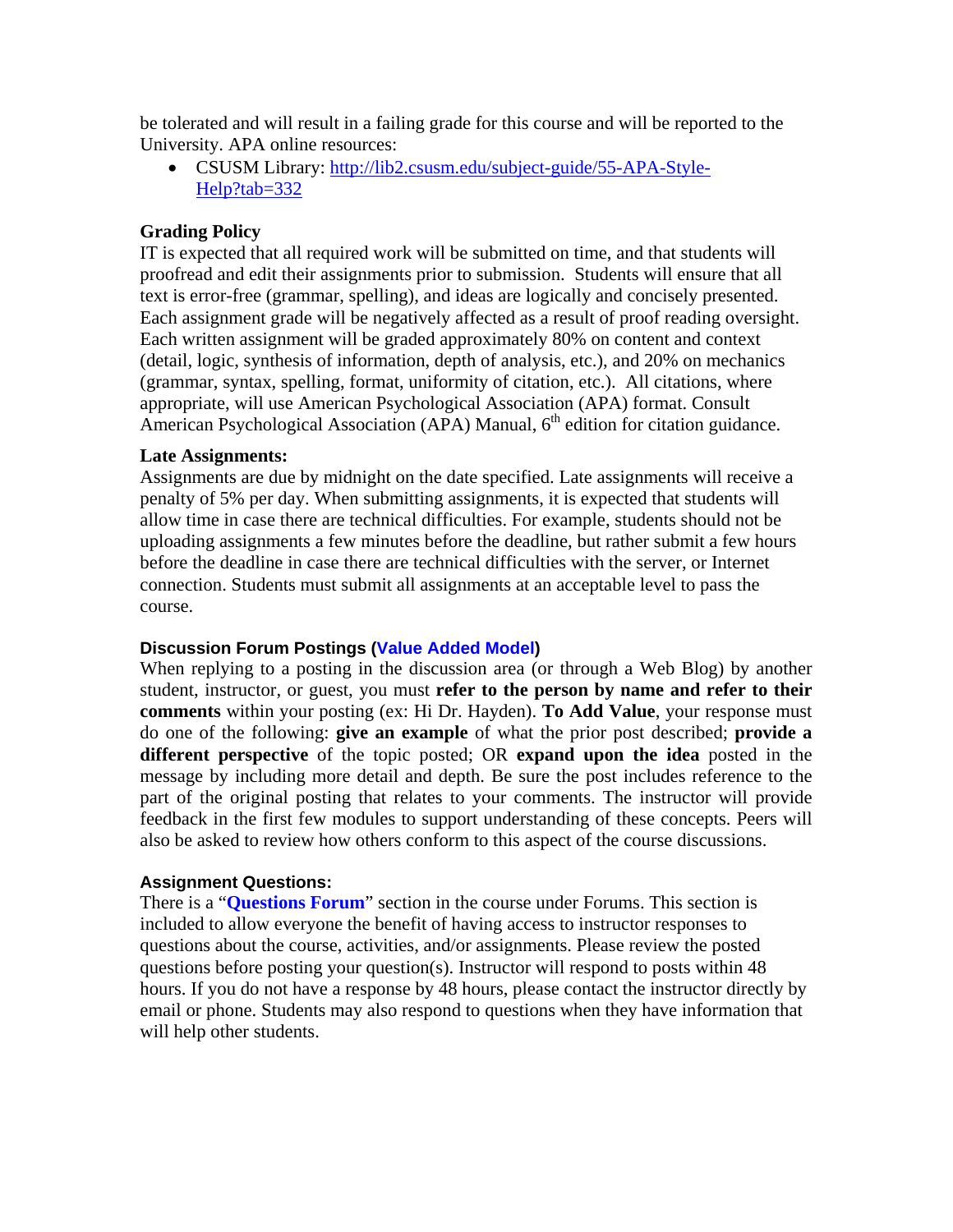### **Cougar Courses Help:**

Cougar Courses uses a Moodle interface. Contact the CSUSM help desk for support if needed. Their location and hours are listed on the web:

http://www.csusm.edu/iits/support/studenthd/index.html Be sure to leave a phone number and/or email if you leave a message at the help desk regarding a problem you are having. They can help with all technical aspects of the Cougar Courses environment including problems with accessing files, uploading assignments, and using Cougar Courses tools. **If you write to the instructor about a problem with Cougar Courses,** please confirm that you have communicated with the Help Desk first and refer to who replied to your question. Student resources and login for Cougar Courses: http://cc.csusm.edu/

#### **Important Considerations:**

- Assignments are due when noted in the module and/or assignment link.
- **All assignments should be based on thoughtful reflection**, and submitted only after final edits, proof-read and word-processed. The university has a 2500-word writing requirement for each course that is met through the course reflections, assignments and discussions in the forum. Use Microsoft Word for any Word Processed documents, but post directly to the forum discussions instead of posting a file.
- **Contact instructor in advance** of any extended absence to accessing and contributing to module activities. If you contact the instructor about an absence, suggest a timeline for how you will make up missed sessions, contribute to group work, and if there is a need for an alternative assignment.
- **Grading of coursework** will be based on adherence to the assignment guidelines, evidence of application of course readings and resources, and clear evidence of specified revisions, clarity, and coherence, in revised work. Points are deducted for spelling and/or grammar errors.
- **Remember to cite** all information obtained from others completely in APA 5<sup>th</sup> Edition format. References are required.

### **Assignment Descriptions and Points:**

The following table contains a list of assignments and points associated with each assignment. The assignments will not be necessarily given in this order.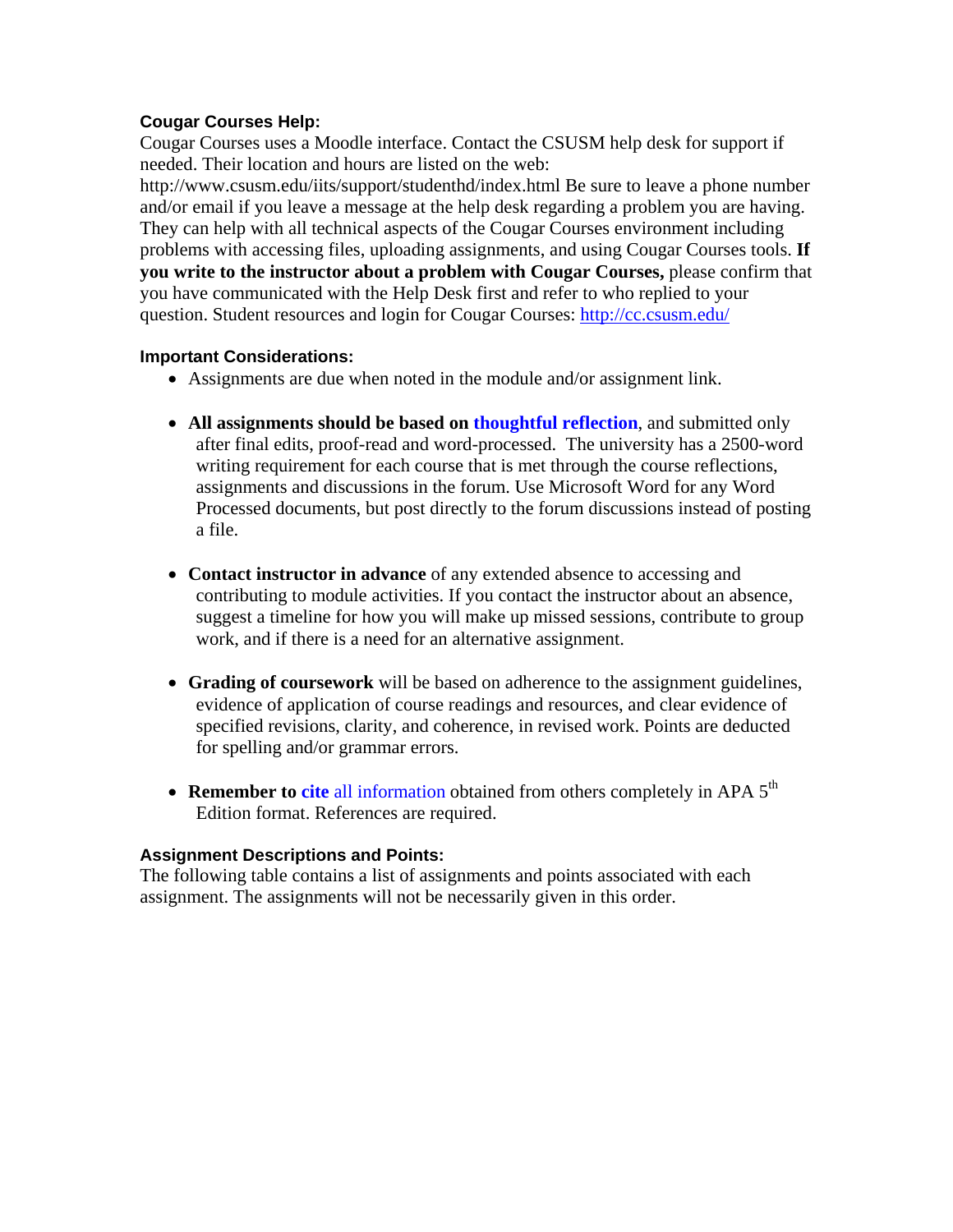| <b>No</b>      | <b>Assignment</b>                                                                                                                                                                             | <b>Description</b>                                                                                                                                                                                                                                                                                                                       | <b>Points</b> |  |  |  |
|----------------|-----------------------------------------------------------------------------------------------------------------------------------------------------------------------------------------------|------------------------------------------------------------------------------------------------------------------------------------------------------------------------------------------------------------------------------------------------------------------------------------------------------------------------------------------|---------------|--|--|--|
| 1              | Personal Philosophy                                                                                                                                                                           | Student will articulate in writing a personal philosophy of nursing education,<br>with an emphasis on teaching adult learners.                                                                                                                                                                                                           | 50            |  |  |  |
| $\overline{2}$ | <b>Chunking Content</b>                                                                                                                                                                       | Student will design a lesson that demonstrates chunking content into<br>activities.                                                                                                                                                                                                                                                      |               |  |  |  |
| 3              | <b>Online Module</b><br>Development                                                                                                                                                           | An online module will be developed based on an identified expertise related<br>to nursing and medicine. The online module will include instruction,<br>interactive tasks, discussions and assessment (see #6).                                                                                                                           |               |  |  |  |
| $\overline{4}$ | <b>Adult Learning Paper</b>                                                                                                                                                                   | Student will provide a written analysis of the adult learning and motivation<br>theory content used in designing their module (see #3).                                                                                                                                                                                                  |               |  |  |  |
| 5              | Quizzes                                                                                                                                                                                       | Student will demonstrate understanding through completion of quizzes<br>targeting selected readings from the course.                                                                                                                                                                                                                     |               |  |  |  |
| 6              | <b>Assessment Design</b>                                                                                                                                                                      | Student will design an assessment related to the module in assignment #3.<br>Student will provide a written analysis of assessment best practices used in<br>the module.                                                                                                                                                                 |               |  |  |  |
| $\overline{7}$ | Reflection                                                                                                                                                                                    | Students will reflect on becoming an educator of adults using a journal<br>shared with the instructor. Reflections are based on readings and course<br>activities.                                                                                                                                                                       | 100           |  |  |  |
| 8              | Communication and<br>Participation                                                                                                                                                            | Students are active participants in course forum discussions and activities.<br>The use of electronic communication in is required for class activities.<br>Attendance (through online presence), participation, and timely access to<br>online activities are critical to success in this course. Value Added postings<br>are required. |               |  |  |  |
|                | <b>TOTAL POINTS</b>                                                                                                                                                                           |                                                                                                                                                                                                                                                                                                                                          |               |  |  |  |
|                | All assignments, requirements, due dates and scoring rubrics will be available through<br>Moodle. Students should check the course schedule and assignment sections regularly for<br>updates. |                                                                                                                                                                                                                                                                                                                                          |               |  |  |  |

#### **Grading Scale**

| $A = 93-100$  | $A = 90-92$       | $B+ = 86-89$ | $B = 83 - 86$ |
|---------------|-------------------|--------------|---------------|
| $B = 80-82$   | $C_{+}$ = 77-79   | $C = 73-76$  | $C - 70-72$   |
| $D = 60 - 69$ | $F = 59$ or lower |              |               |